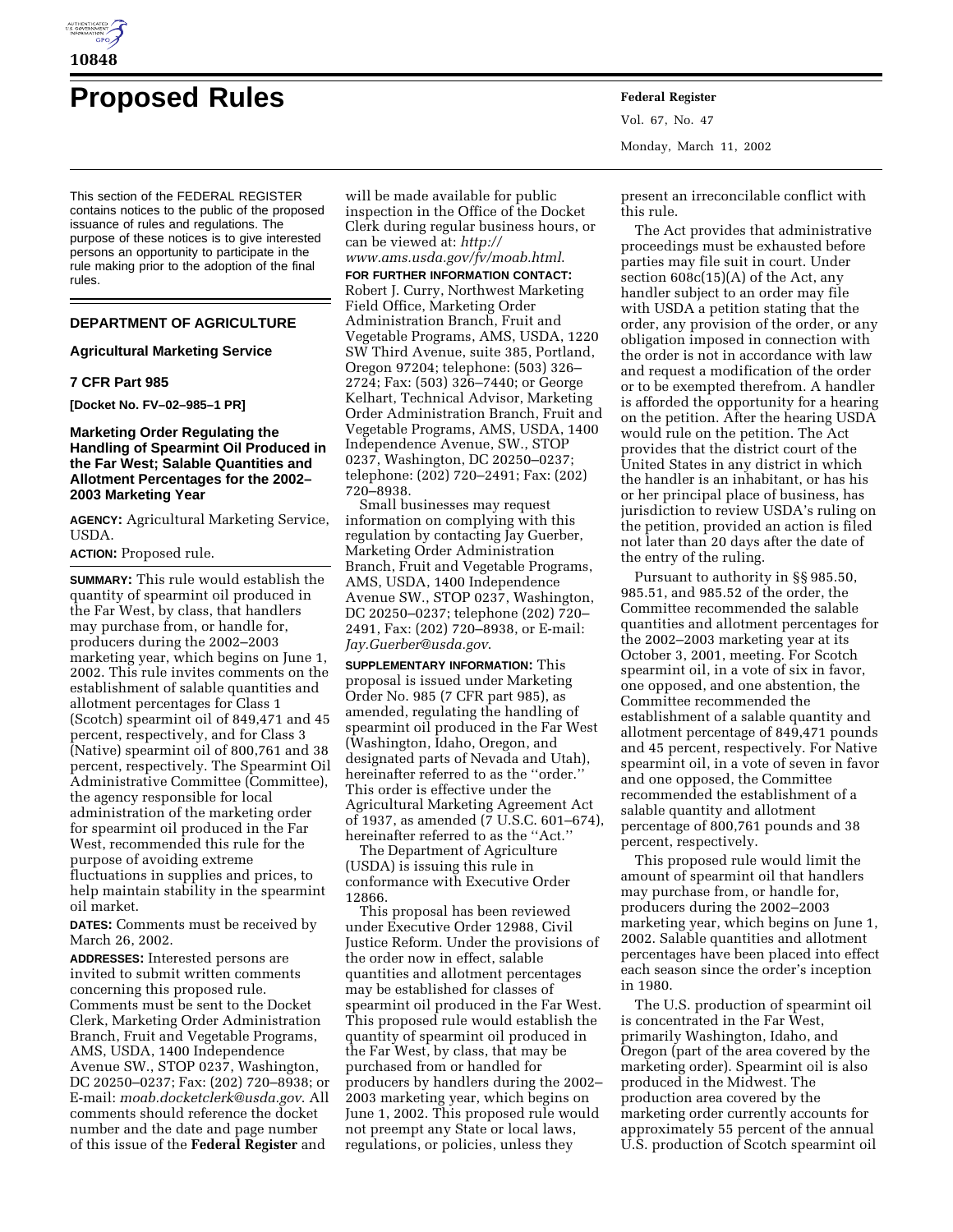and over 90 percent of the annual U.S. production of Native spearmint oil.

When the order became effective in 1980, the United States produced nearly 100 percent of the world's supply of Scotch spearmint oil, of which approximately 72 percent was produced in the regulated production area in the Far West. The Far West continued to produce an average of about 69 percent of the world's Scotch spearmint oil supply during the period from 1980 to 1990. International production characteristics have changed since 1990, however, with foreign Scotch spearmint oil production contributing significantly to world production. The Far West's market share as a percent of total world sales has averaged about 44 percent since 1990.

During the period between 1996 and 2000, the Committee employed a marketing strategy for Scotch spearmint oil that was intended to foster market stability and expand market share. This marketing strategy was an attempt to remain competitive on an international level by regaining a substantial amount of the Far West's historical share of the global market for this class of oil. In implementing this strategy, the Committee had been recommending the establishment of a salable quantity and allotment percentage for Scotch spearmint oil in excess of the estimated trade demand for each marketing year. In the development of its annual marketing policy statements during this period, the Committee's strategy considered general market conditions for each class of spearmint oil, including the Far West's world market share as it relates to the overall market stability of spearmint oil.

During its deliberations at the October 11, 2000, meeting, however, the Committee concluded that this marketing strategy for Scotch spearmint oil had not been entirely effective. Although sales had increased, the Far West's market share as a percentage of total world sales had not increased on average, and the market price for Scotch spearmint oil had continued to decline throughout this period. During the 1998–1999 and 1999–2000 marketing years, the price paid to producers for Scotch spearmint oil dropped to a low of \$7.00 per pound. Although the current price for Scotch oil has increased to between \$7.50 and \$8.00 per pound, the Committee continues to believe that such returns are generally below the cost of production for most producers, which, according to the Washington State University Cooperative Extension Service (WSU), is currently between \$13.87 and \$14.62 per pound.

For the 2001–2002 marketing year the current marketing year—the Committee determined at its October 11, 2000, meeting, that it would attempt to stabilize prices at a reasonable level while still considering global market share. The Committee's transitional recommendation for Scotch spearmint oil for the 2001–2002 marketing year was, therefore, based on a desire to remain competitive on an international level while maintaining the supply of oil at a level that could enhance prices and help producers remain solvent. The 2001–2002 salable quantity is somewhat higher than the estimated trade demand. This shifted the Committee's Scotch spearmint oil market strategy from one considering primarily the Far West's share of the world market to an approach primarily considering current price, supply, and demand. This action made an adequate supply of Scotch spearmint oil available as evidenced by the substantial amount of oil carried into the marketing year.

Although still concerned with global spearmint oil market share, the Committee calculated the 2002–2003 Scotch spearmint oil salable quantity and allotment percentage by primarily utilizing information on price and available supply as they are affected by the estimated trade demand. The recommendation for 2002–2003 implements the Committee's stated intent of keeping adequate supplies available at all times, while trying to bring prices to growers to a level that will help them stay in business and still allow the industry to compete with less expensive oil produced outside the regulated area. The industry continues to be interested in expanding market share. The Committee's calculations are detailed below.

Despite the recent downward trend in the price of both classes of spearmint oil, the Committee believes that the order has contributed extensively to the stabilization of producer prices, which prior to 1980 experienced wide fluctuations from year to year. According to the National Agricultural Statistics Service, for example, the average price paid for both classes of spearmint oil ranged from about \$4.00 per pound to about \$12.50 per pound during the period between 1968 and 1980. Excluding the most recent three marketing years, prices since the order's inception have generally stabilized at about \$11.00 per pound for Native spearmint oil and at about \$13.00 per pound for Scotch spearmint oil. Over the last few years, the price has dropped to between \$8.00 and \$11.00 per pound and \$9.00 and \$10.00 per pound, respectively, for Scotch and Native

spearmint oils despite the Committee's efforts to balance available supplies with demand. Based on comments made at the Committee's meeting, factors that are currently contributing to depressed prices include the general uncertainty being experienced through the U.S. economy and the continuing overall weak farm situation, as well as an abundant global supply of spearmint oil.

Conditions similar to those affecting the Scotch spearmint oil market contributed to the Committee's current recommendation for a salable quantity of 800,761 pounds and an allotment percentage of 38 percent for Native spearmint oil for the 2002–2003 marketing year. The supply and demand characteristics of the current Native spearmint oil market are keeping the price flat at about \$9.00 per pound—a level the Committee considers too low for the majority of producers to maintain viability. The WSU study indicates that the cost of producing Native spearmint oil currently ranges from \$10.26 to \$10.92 per pound. Thus, with over 90 percent of the world production currently located in the Far West, the Committee's method of calculating the Native spearmint oil salable quantity and allotment percentage continues to primarily utilize information on price and available supply as they are affected by the estimated trade demand. The Committee's stated intent is to make adequate supplies available to meet market needs and improve producer prices.

The Committee based its recommendation for the proposed salable quantity and allotment percentage for each class of spearmint oil for the 2002–2003 marketing year on the information discussed above, as well as the data outlined below.

#### **(1) Class 1 (Scotch) Spearmint Oil**

(A) Estimated carry-in on June 1, 2002—260,181 pounds. This figure is the difference between the estimated 2001–2002 marketing year trade demand of 860,000 pounds and the revised 2001–2002 marketing year total available supply of 1,120,181 pounds. The 2001–2002 marketing year total available supply was revised due to differences in the carry-in estimated on October 11, 2000, and the actual carryin on June 1, 2001, as well as producer deficiencies on June 1, 2001. A producer is deficient when the producer is unable to produce oil equal to his or her salable quantity and is unable to fill this deficiency from reserve pool oil or excess oil from another producer. When prices are below the producer's costs of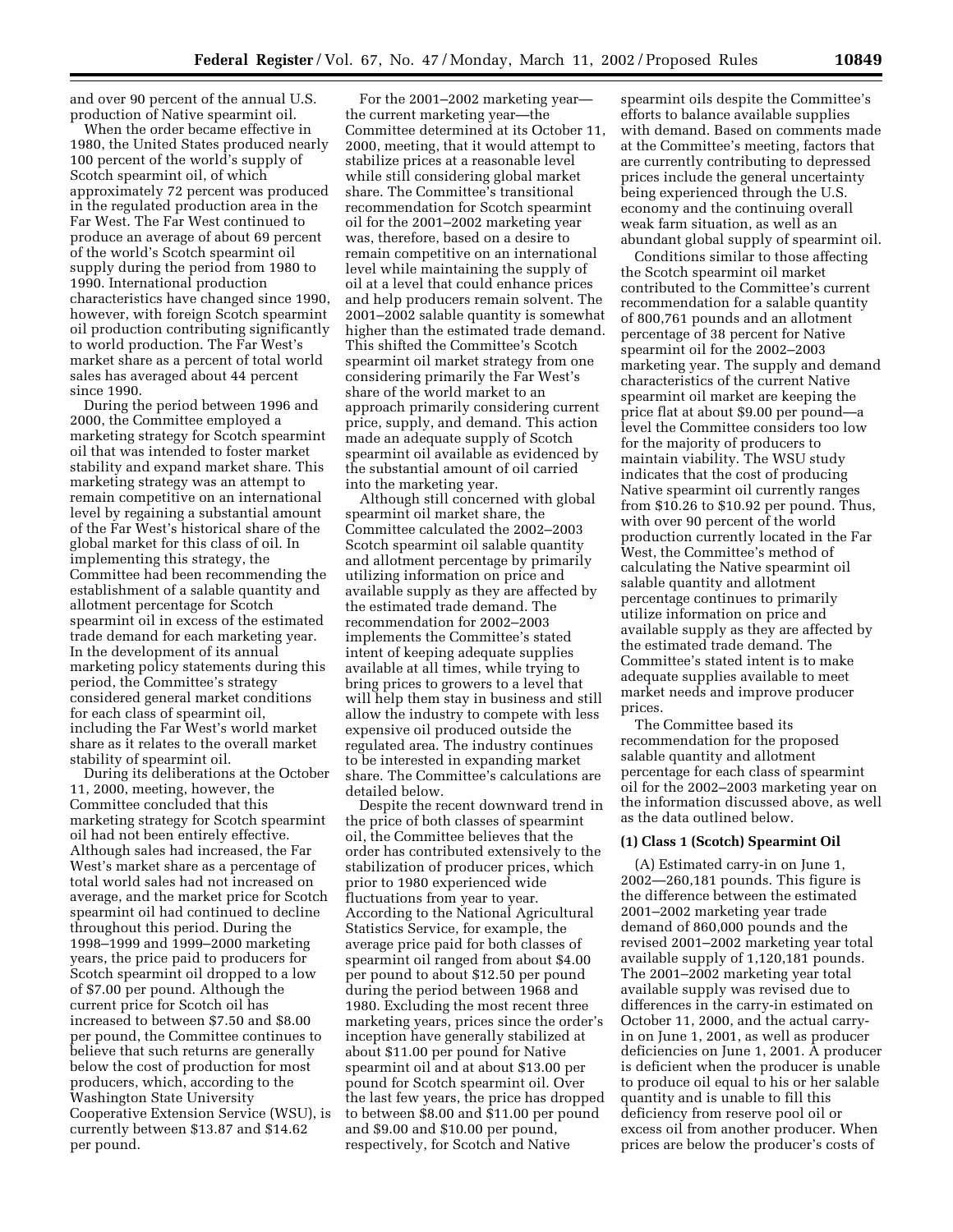production, they reduce acres and produce less oil.

(B) Estimated trade demand for the 2002–2003 marketing year—875,000 pounds. This figure represents the Committee's estimate based on the average of the estimates provided by producers at five Scotch spearmint oil production area meetings held in September 2001, as well as estimates provided by handlers and others at the meeting. Handler trade demand estimates for the 2002–2003 marketing year ranged from 675,000 to 900,000 pounds. The last five year average sales were 936,000 pounds.

(C) Salable quantity required from the 2002–2003 marketing year production— 614,819 pounds. This figure is the difference between the estimated 2002– 2003 marketing year trade demand (875,000 pounds) and the estimated carry-in on June 1, 2002 (260,181 pounds).

(D) Total estimated allotment base for the 2002–2003 marketing year— 1,887,713 pounds. This figure represents a one-percent increase over the revised 2001–2002 total allotment base. This figure is generally revised each year on June 1 due to producer base being lost based on the provisions of § 985.53(e). The revision is usually minimal.

(E) Computed allotment percentage— 32.6 percent. This percentage is computed by dividing the required salable quantity by the total estimated allotment base.

(F) Recommended allotment percentage—45 percent. This recommendation is based on the Committee's determination that a decrease from the current season's allotment percentage of 48 percent to the computed 32.6 percent would be too drastic a reduction in a single year. The recommended level of 45 percent is also only slightly below the 5-year average sales, and if sales in 2002–2003 are average or better, the carry-out would be reduced.

(G) The Committee's recommended salable quantity—849,471 pounds. This figure is the product of the recommended allotment percentage and the total estimated allotment base.

(H) Estimated available supply for the 2002–2003 marketing year—1,109,652 pounds. This figure is the sum of the 2002–2003 recommended salable quantity (849,471 pounds) and the estimated carry-in on June 1, 2002 (260,181 pounds).

## **(2) Class 3 (Native) Spearmint Oil**

(A) Estimated carry-in on June 1, 2002—198,583 pounds. This figure is the difference between the estimated

2001–2002 marketing year trade demand of 929,000 pounds and the revised 2001–2002 marketing year total available supply of 1,127,583 pounds.

(B) Estimated trade demand for the 2002–2003 marketing year—960,000 pounds. This figure is based on input from producers at the four Native spearmint oil production area meetings held in September 2001, from handlers, and from Committee members and other meeting participants at the October 3, 2001, meeting. The average estimated trade demand at the four production area meetings was 975,000 pounds.

(C) Salable quantity required from the 2002–2003 marketing year production— 761,417 pounds. This figure is the difference between the estimated 2002– 2003 marketing year trade demand (960,000 pounds) and the estimated carry-in on June 1, 2002 (198,583 pounds).

(D) Total estimated allotment base for the 2002–2003 marketing year— 2,107,267 pounds. This figure represents a one percent increase over the revised 2001–2002 total allotment base. This figure is generally revised each year on June 1 due to producer base being lost based on the provisions of § 985.53(e). The revision normally involves a minimal amount of spearmint oil.

(E) Computed allotment percentage— 36.1 percent. This percentage is computed by dividing the required salable quantity by the total estimated allotment base.

(F) Recommended allotment percentage—38 percent. This is the Committee's recommendation based on the computed allotment percentage, the average of the computed allotment percentage figures from the four production area meetings (38.1 percent), and input from producers and handlers at the October 3, 2001, meeting.

(G) The Committee's recommended salable quantity—800,761 pounds. This figure is the product of the recommended allotment percentage and the total estimated allotment base.

(H) Estimated available supply for the 2002–2003 marketing year—999,344 pounds. This figure is the sum of the 2002–2003 recommended salable quantity (800,761 pounds) and the estimated carry-in on June 1, 2002 (198,583 pounds).

The salable quantity is the total quantity of each class of spearmint oil which handlers may purchase from or handle on behalf of producers during a marketing year. Each producer is allotted a share of the salable quantity by applying the allotment percentage to the producer's allotment base for the applicable class of spearmint oil.

The Committee's recommended Scotch and Native spearmint oil salable quantities and allotment percentages of 849,471 pounds and 45 percent and 800,761 and 38 percent, respectively, are based on the Committee's goal of maintaining market stability by avoiding extreme fluctuations in supplies and prices and the anticipated supply and trade demand during the 2002–2003 marketing year. The proposed salable quantities are not expected to cause a shortage of spearmint oil supplies. Any unanticipated or additional market demand for spearmint oil which may develop during the marketing year can be satisfied by an increase in the salable quantities. Both Scotch and Native spearmint oil producers who produce more than their annual allotments during the 2002–2003 season may transfer such excess spearmint oil to a producer with spearmint oil production less than his or her annual allotment or put it into the reserve pool.

This proposed regulation, if adopted, would be similar to those which have been issued in prior seasons. Costs to producers and handlers resulting from this proposed action are expected to be offset by the benefits derived from a stable market and improved returns. In conjunction with the issuance of this proposed rule, the Committee's marketing policy statement for the 2002–2003 marketing year has been reviewed by USDA. The Committee's marketing policy statement, a requirement whenever the Committee recommends volume regulations, fully meets the intent of § 985.50 of the order. During its discussion of potential 2002– 2003 salable quantities and allotment percentages, the Committee considered: (1) The estimated quantity of salable oil of each class held by producers and handlers; (2) the estimated demand for each class of oil; (3) prospective production of each class of oil; (4) total of allotment bases of each class of oil for the current marketing year and the estimated total of allotment bases of each class for the ensuing marketing year; (5) the quantity of reserve oil, by class, in storage; (6) producer prices of oil, including prices for each class of oil; and (7) general market conditions for each class of oil, including whether the estimated season average price to producers is likely to exceed parity. Conformity with the USDA's ''Guidelines for Fruit, Vegetable, and Specialty Crop Marketing Orders'' has also been reviewed and confirmed.

The establishment of these salable quantities and allotment percentages would allow for anticipated market needs. In determining anticipated market needs, consideration by the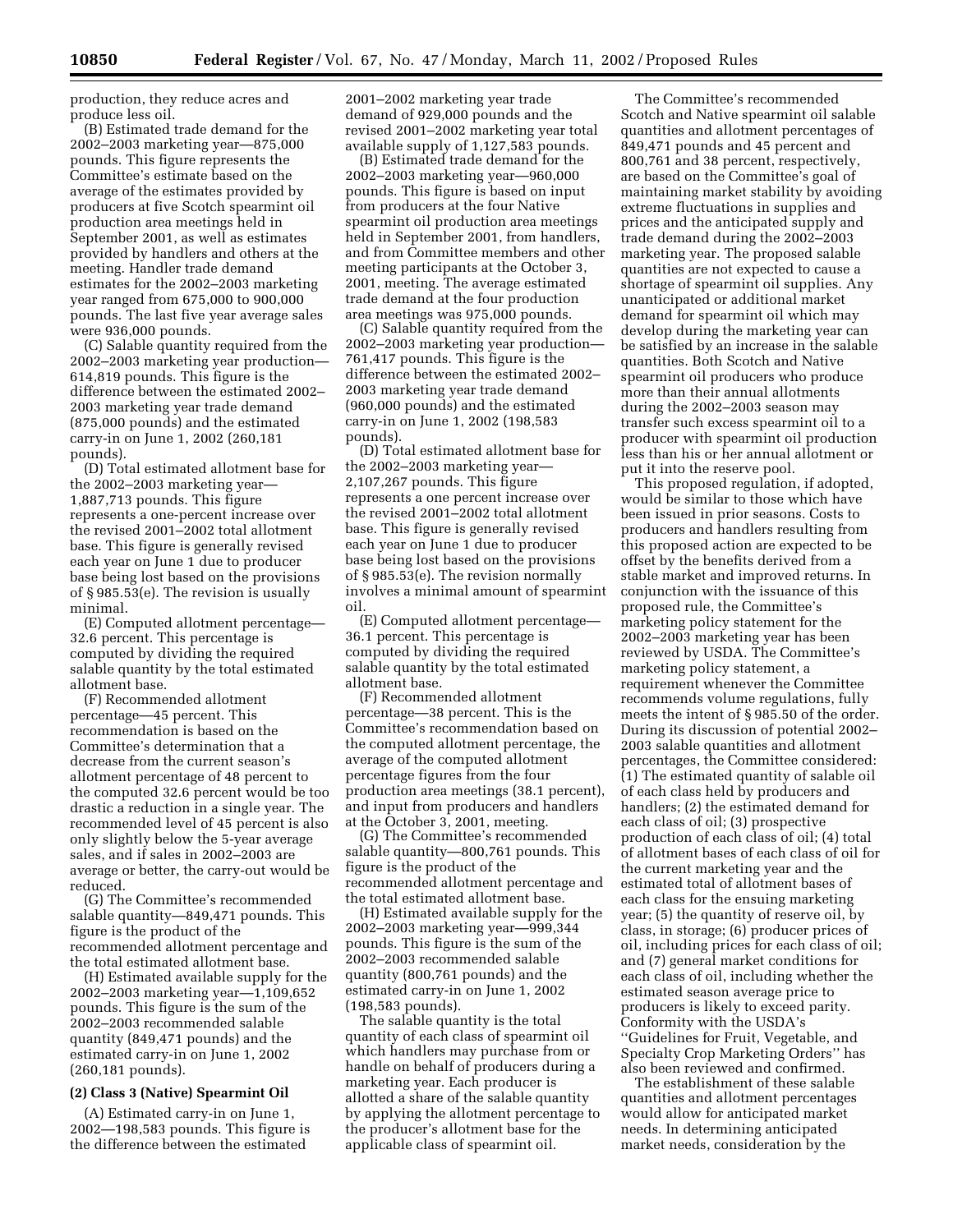Committee was given to historical sales, as well as changes and trends in production and demand. This rule also provides producers with information on the amount of spearmint oil which should be produced for next season in order to meet anticipated market demand.

## **Initial Regulatory Flexibility Analysis**

Pursuant to requirements set forth in the Regulatory Flexibility Act (RFA), the Agricultural Marketing Service (AMS) has considered the economic impact of this action on small entities. Accordingly, AMS has prepared this initial regulatory flexibility analysis.

The purpose of the RFA is to fit regulatory actions to the scale of business subject to such actions in order that small businesses will not be unduly or disproportionately burdened. Marketing orders issued pursuant to the Act, and rules issued thereunder, are unique in that they are brought about through group action of essentially small entities acting on their own behalf. Thus, both statutes have small entity orientation and compatibility.

There are 7 spearmint oil handlers subject to regulation under the order, and approximately 118 producers of Class 1 (Scotch) spearmint oil and approximately 107 producers of Class 3 (Native) spearmint oil in the regulated production area. Small agricultural service firms are defined by the Small Business Administration (SBA) (13 CFR 121.201) as those having annual receipts of less than \$5,000,000, and small agricultural producers are defined as those whose annual receipts are less than \$750,000.

Based on the SBA's definition of small entities, the Committee estimates that 2 of the 7 handlers regulated by the order could be considered small entities. Most of the handlers are large corporations involved in the international trading of essential oils and the products of essential oils. In addition, the Committee estimates that 30 of the 118 Scotch spearmint oil producers and 19 of the 107 Native spearmint oil producers could be classified as small entities under the SBA definition. Thus, a majority of handlers and producers of Far West spearmint oil may not be classified as small entities.

The Far West spearmint oil industry is characterized by producers whose farming operations generally involve more than one commodity, and whose income from farming operations is not exclusively dependent on the production of spearmint oil. A typical spearmint oil-producing operation has enough acreage for rotation such that

the total acreage required to produce the crop is about one-third spearmint and two-thirds rotational crops. An average spearmint oil-producing farm has to have considerably more acreage than is planted to spearmint during any given season. Crop rotation is an essential cultural practice in the production of spearmint oil for weed, insect, and disease control. To remain economically viable with the added costs associated with spearmint oil production, most spearmint oil-producing farms fall into the SBA category of large businesses.

This proposed rule would establish the quantity of spearmint oil produced in the Far West, by class, that handlers may purchase from, or handle for, producers during the 2002–2003 marketing year. The Committee recommended this rule to help maintain stability in the spearmint oil market by avoiding extreme fluctuations in supplies and prices. Establishing quantities to be purchased or handled during the marketing year through volume regulations allows growers to plan their mint planting and harvesting to meet expected market needs. This action is authorized by the provisions of §§ 985.50, 985.51 and 985.52 of the order.

Small spearmint oil producers generally are not as extensively diversified as larger ones and as such are more at risk to market fluctuations. Such small farmers generally need to market their entire annual crop and do not have the luxury of having other crops to cushion seasons with poor spearmint oil returns. Conversely, large diversified producers have the potential to endure one or more seasons of poor spearmint oil markets because incomes from alternate crops could support the operation for a period of time. Being reasonably assured of a stable price and market provides small producing entities with the ability to maintain proper cash flow and to meet annual expenses. Thus, the market and price stability provided by the order potentially benefit the small producer more than such provisions benefit large producers. Even though a majority of handlers and producers of spearmint oil may not be classified as small entities, the volume control feature of this order has small entity orientation.

Demand for spearmint oil tends to be relatively stable from year-to-year. The demand for spearmint oil is expected to grow slowly for the foreseeable future because the demand for consumer products that use spearmint oil will likely expand slowly, in line with population growth.

Demand for spearmint oil at the farm level is derived from retail demand for

spearmint-flavored products at retail such as chewing gum, toothpaste, and mouthwash. The manufacturers of these products are by far the largest users of mint oil. However, spearmint flavoring is generally a very minor component of the products in which it is used, so changes in the raw product price have no impact on retail prices for those goods.

Spearmint oil production tends to be cyclical. Years of large production, with demand remaining reasonably stable, have led to periods in which large producer stocks of unsold spearmint oil have depressed producer prices for a number of years. Shortages and high prices may follow in subsequent years, as producers respond to price signals by cutting back production.

The wide fluctuations in supply and prices that result from this cycle, which was even more pronounced before the creation of the marketing order, can create liquidity problems for some producers. The marketing order was designed to reduce the price impacts of the cyclical swings in production. However, producers have been less able to weather these cycles in recent years because of the decline in prices of many of the alternative crops they grow. As noted earlier, almost all spearmint oil producers diversify by growing other crops.

Instability in the spearmint oil subsector of the mint industry is much more likely to originate on the supply side than the demand side. Fluctuations in yield and acreage planted from season-to-season tend to be larger than fluctuations in the amount purchased by buyers.

The significant variability is illustrated by the fact that between 1980 and 2000, production tended to vary by 25 percent above and below the average production level of 1,888,810 pounds. The 25 percent figure (469,321 pounds) is the standard deviation around the average production level. Production in the shortest crop year was about 48 percent of the 21-year average and the largest crop was approximately 163 percent. A key consequence is that in years of oversupply and low prices, the season average producer price of spearmint oil is below the average cost of production (as measured by the Washington State University Cooperative Extension Service).

In an effort to stabilize prices, the spearmint oil industry uses the volume control mechanisms authorized under the order. This authority allows the Committee to recommend a salable quantity and allotment percentage for each class of oil for the upcoming marketing year. The salable quantity for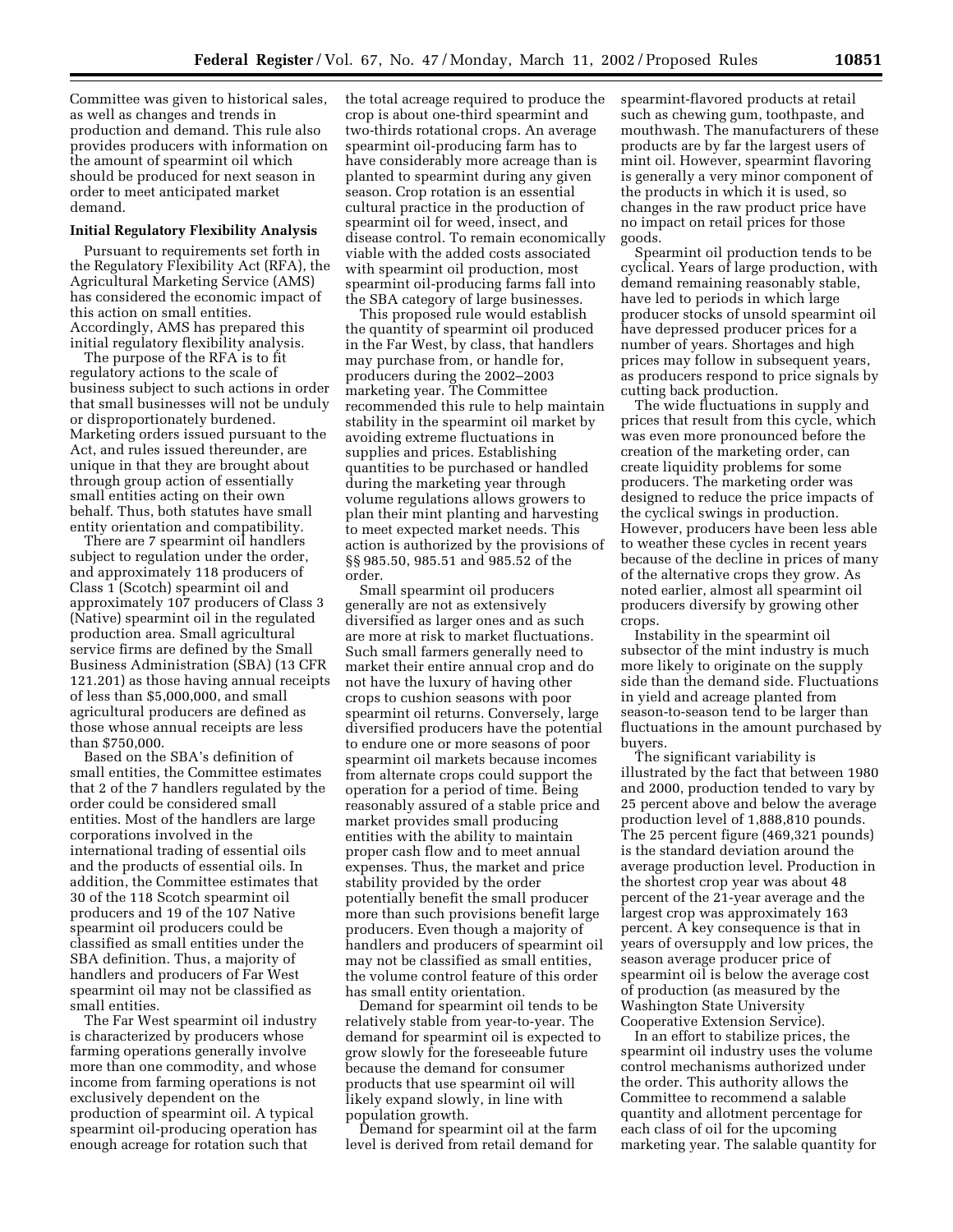each class of oil is the total volume of that oil which producers may sell during the marketing year. The allotment percentage for each class of spearmint oil is derived by dividing the salable quantity by the total allotment base.

Each producer is then issued an annual allotment certificate, in pounds, for the applicable class of oil, which is calculated by multiplying the producer's allotment base by the applicable allotment percentage. This is the amount of oil for the applicable class that the producer can sell.

By November 1 of each year, the Committee identifies any oil that individual producers have produced above the volume specified on their annual allotment certificates. This excess oil is placed in a reserve pool administered by the Committee.

There is a reserve pool for each class of oil which may not be sold during the current marketing year unless the Secretary approves a Committee recommendation to make a portion of the pool available. However, limited quantities of reserve oil are typically sold to fill deficiencies. A deficiency occurs when on-farm production is less than a producer's allotment. In that case, a producer's own reserve oil can be sold to fill that deficiency. Excess production (higher than the producer's allotment) can be sold to fill other producers' deficiencies.

In any given year, the total available supply of spearmint oil is composed of current production plus carry-over stocks from the previous crop. The Committee seeks to maintain market stability by balancing supply and demand, and to close the marketing year with an appropriate level of carry-out. If the industry has production in excess of the salable quantity, then the reserve pool absorbs the surplus quantity of spearmint oil, which goes unsold during that year, unless the oil is needed for unanticipated sales.

Under its provisions, the order may attempt to stabilize prices by (1) limiting supply and establishing reserves in high production years, thus minimizing the price-depressing effect that excess producer stocks have on unsold spearmint oil, and (2) ensuring that stocks are available in short supply years when prices would otherwise increase dramatically. The reserve pool grown in large production years and stocks are drawn down in short crop years.

An econometric model was used to assess the impact that volume control has on the prices producers receive for their commodity. Without volume control, spearmint oil markets would

likely be over-supplied, resulting in low producer prices and a large volume of oil stored and carried over to the next crop year. The model estimates how much lower producer prices would likely be in the absence of volume controls.

The Committee estimated the available supply for both classes of oil at 2,108,996 pounds, and that the expected carry-in will be 458,764 pounds. Therefore, with volume control, sales by producers for the 2002–2003 marketing year should be limited to 1,650,232 pounds (the recommended salable quantity for both classes of spearmint oil).

The recommended salable percentages, upon which 2002–2003 producer allotments are based, are 45 percent for Scotch and 38 percent for Native. Without volume controls, producers would not be limited to these allotment levels, and could produce and sell additional spearmint. The econometric model estimated a \$1.66 decline in average grower price per pound (from both classes or spearmint oil) resulting from the higher quantities produced and marketed without volume control. Northwest grower prices for both classes of spearmint oil for 1999 and 2000 averaged \$9.13, based on National Agricultural Statistics Service data. The severe surplus situation for the spearmint oil market that would exist without volume controls in 2002– 2003 would also likely dampen prospects for improved grower prices in future years because of the buildup in stocks.

The use of volume controls allows the industry to fully supply spearmint oil markets while avoiding the negative consequences of over-supplying these markets. The use of volume controls is believed to have little or no effect on consumer prices of products containing spearmint oil and will not result in fewer retail sales of such products.

The Committee discussed alternatives to this rule including higher and lower levels for the salable quantities and allotment percentages for both classes of oil, as well as not regulating the handling of spearmint oil during the 2002–2003 marketing year. The Committee also noted that the operation of the marketing order provides valuable statistical information on domestic and foreign markets to producers and other industry factors.

The Committee discussed and rejected the idea of not regulating Scotch spearmint oil, because of the severe price-depressing effects that would occur without volume control.

The Committee also considered alternative regulation levels for Scotch spearmint oil. The Committee explored maintaining the Scotch spearmint oil allotment percentage at the same level as the current year (48 percent) or increasing the percentage, allowing even more product into the market. These options were discussed at length by the Committee, producers, and handlers in attendance at the meeting. Both options were rejected because current supplies are very abundant and resultant prices are considered too low for general producer viability.

Finally, the Committee discussed recommending a level of regulation as low as a 32.6 percent allotment percentage. As noted earlier, the Committee determined that a drop in the allotment percentage for Scotch spearmint oil from 48 percent during the current year to 32.6 percent would likely be too extreme an adjustment in one marketing year. The Committee opted for a much smaller decline of 3 percentage points, to a salable percentage of 45 percent. The recommended salable quantity is 849,971 pounds.

One Committee member, however, voted against the recommended Scotch spearmint oil salable quantity and allotment percentage in support of a lower level. In consideration of the current, relatively depressed price for Scotch spearmint oil, he felt a more restrictive level of regulation would help to enhance returns to producers.

The general consensus of the individuals commenting during the meeting indicated strong support for a shift in Scotch spearmint oil marketing strategy from one considering primarily the Far West's share of the world market to an approach primarily considering current price, supply, and demand. The Committee's belief that the Scotch spearmint oil market can be improved and stabilized is reflected in its recommendation to establish the salable quantity and allotment percentage at 849,471 pounds and 45 percent, respectively.

The Committee discussed alternative allotment percentage levels for the other class of spearmint oil (Native) ranging from a low of about 35 percent to a high of about 41 percent. With the current price for Native spearmint oil lower than the 20-year average, and demand fairly flat, the Committee, after considerable discussion, determined that 800,761 pounds and 38 percent would be the most effective salable quantity and allotment percentage, respectively, for the 2002–2003 marketing year.

The one dissenting member stated that 38 percent is too great a change from the current season's allotment